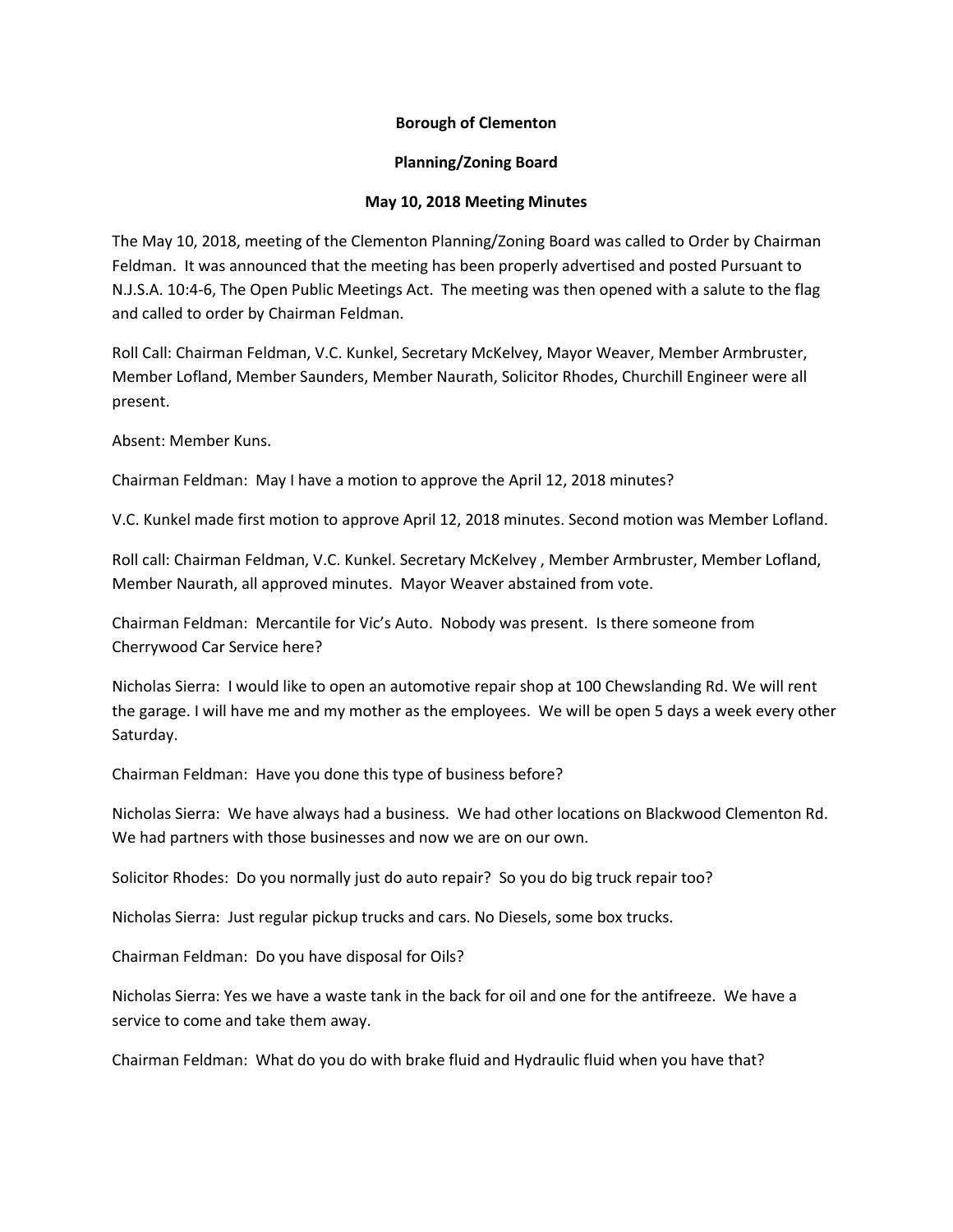Nicholas Sierra: We can dump that in the waste oil they will take it away. They will separate them when it gets to the oil factory.

Chairman Feldman: Do you plan to have a sign?

Nicholas Sierra: We do plan on having a sign right now we have a banner. We weren't sure about the variance of the signs.

Chairman Feldman: You are allowed 40 square feet for a façade sign.

V.C. Kunkel: Is the gas station still pumping gas?

Nicholas Sierra: Yes.

Chairman Feldman: Are you affiliated with the other businesses?

Nicholas Sierra: No they run the propane, Gas station, and U haul.

Member Armbruster: Will you have an office of any kind?

Nicholas Sierra: There is room in the back for an office. We want to get in and get working. I don't want my mother inhaling the fumes. She will also need air conditioning.

Member Armbruster: As far as oils will your be buying that in bulk?

Nicholas Sierra: I buy them by the case as needed. I will not be storing, or having tanks filled.

Chairman Feldman: Do you have trash removal in place?

Nicholas Sierra: We will be using the Gas station's removal. If they plan on getting a dumpster we will share that. They presently take their trash to the curb.

Member Armbruster: Will you be storing vehicles onsite?

Nicholas Sierra: No we don't store vehicles on site. Only the cars I am working on that day will be at the garage. I don't keep cars for parts. I use all new parts not used. I don't like to have things laying around. They will be parked out back behind the building.

Chairman Feldman: We don't approve the mercantile license, Council does. We approve to send to council. So may I have a motion to approve for council?

Member Armbruster made first motion. Second motion made by V.C. Kunkel.

Code Enforcement Officer Miles Dumbleton: I just want to bring it up that it is in a R1 residential Zone. Across from an R2 residential Zone, just want you to be aware.

Chairman Feldman: The Zoning has already been approved. The gas station has already been approved this does comply.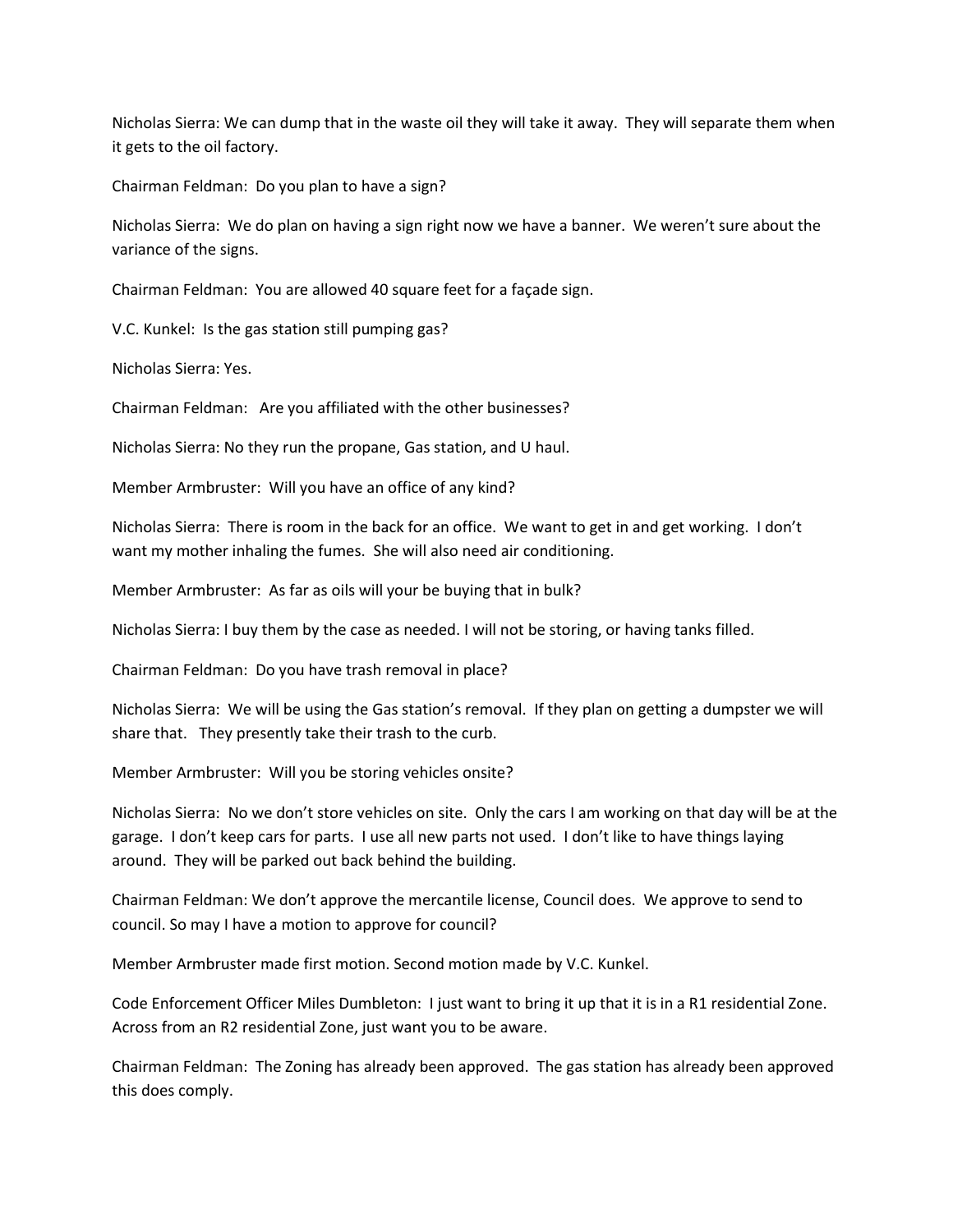Roll Call: Chairman Feldman, V.C. Kunkel, Secretary McKelvey, Mayor Weaver, Member Armbruster, Member Lofland, Member Saunders, Member Naurath all approved for council.

Chairman Feldman: Robert Ortiz, 197 Berlin Rd. What can we do for you?

Robert Ortiz: I would like to open a Church on 197 Berlin Rd. I was told that mercantile license is needed.

Member Lofland received clarification from several members as to where 197 Berlin Rd was located.

Chairman Feldman: I am pretty sure that a Church is not allowed in that particular Zone.

Member Lofland: Does it make a difference that the other church is located on the other side of Trout? Is there an Ordinance regarding the two being close together?

Chairman Feldman: Not with Churches. You are going to have to apply for a Zoning variance. How any people do you have in your congregation?

Robert Ortiz: Right now we have 16 people. We meet in a house in Lawnside, NJ right now. Then we met at the Blackwood, Howard Johnson. I was an assistant Pastor in Camden, NJ. Then we decided to open out own Church. I have been a Pastor of 7 years. Five out of the 16 are my family members.

Chairman Feldman: Parking is also a consideration. I would presume you would expand.

Robert Ortiz: If we grow, this is the goal. I would hold multiple services.

Chairman Feldman: Have you had your property surveyed? Did you settle on the property?

Robert Ortiz: I have a lease with Maryanne. We are lease to own. I have an agreement with Mary Anne that I will purchase it within 2 years.

Chairman Feldman: Parking is a minor issue, but we would like to see how many parking spaces would be available to make sure it complies with out zoning regulations.

V.C. Kunkel: To rent this property there is a front and in the back is another fence. Will you be renting all the property?

Robert Ortiz: I plan on renting the whole property right up to the gate.

V.C. Kunkel: I think you will need lighting too.

Member Armbruster: With this type of use group will he need a minor or major site plan? If this church expanded and got large, you could require a fair amount of parking. You would have to show how you would fit the parking in.

Solicitor Rhodes: So you have an attorney?

Robert Ortiz: Not yet.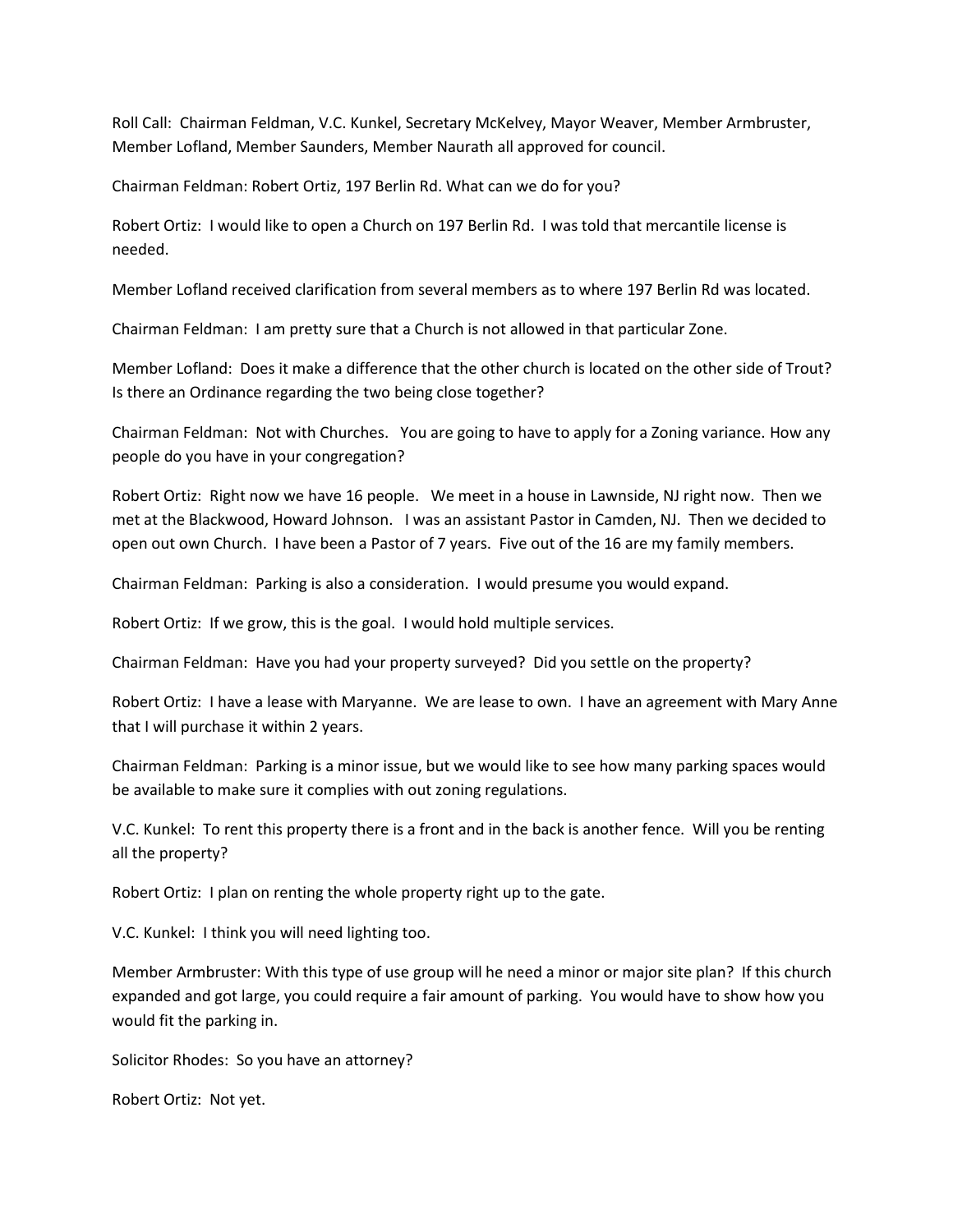Solicitor Rhodes: Get one.

Chairman Feldman: You are a corporation aren't you?

Robert Ortiz: Yes Sir.

Solicitor Rhodes: Under New Jersey's current Law if you are a corporation you need to come before us with an attorney. Since you need to apply for a variance and likely at least a minor site plan it would be good to consult with someone and bring an attorney with you to the meeting. I am sure they will tell you the details of what you have to do.

Robert Ortiz: I do have some friends that are Attorney's.

Chairman Feldman: You will need a use variance and a minor site plan, for parking, handicapped parking lighting, landscaping, and signs.

Robert Ortiz: There is a sign already established there.

Chairman Feldman: Ok then show that on your plan and we will discuss it at that time.

Member Armbruster: Mr. Ortiz can make the application? It would not have to be Mrs. Drinkwater since she is the owner?

Chairman Feldman: He can if he has a letter from Mrs. Drinkwater giving him permission.

Robert Ortiz: Ok, Thank you.

Chairman Feldman: We have 24 Franklin Ave.

Allen Etish, Esquire from Cherry Hill New Jersey, representing Humberto Macini Munoz with the application for a 6 foot fence variance to install on 24 Franklin Ave. I have sent out all the records of notice and have advertised in Central Record. I have given the board secretary copies of the publication affidavit and notice send from the 200 foot list. Other than the couple that came back unclaimed, which was 3 of them. Everyone else was served. This is an application for a fence variance. The owner would like to install a 6 foot fence in the rear of his property on Franklin Ave. Mr. Munoz is in the landscaping business and would like to store his equipment in the backyard secure and also his family, because people like to cut across his yard. I don't see that this is a complicated application.

Chairman Feldman: I do see that the complication is that your client wants store equipment in a residential zone.

Attorney Etish: His equipment is a pickup truck and a trailer. He has a couple of lawnmowers. It is not like he is a gigantic company.

Solicitor Rhodes: Is the rear yard stoned or paved?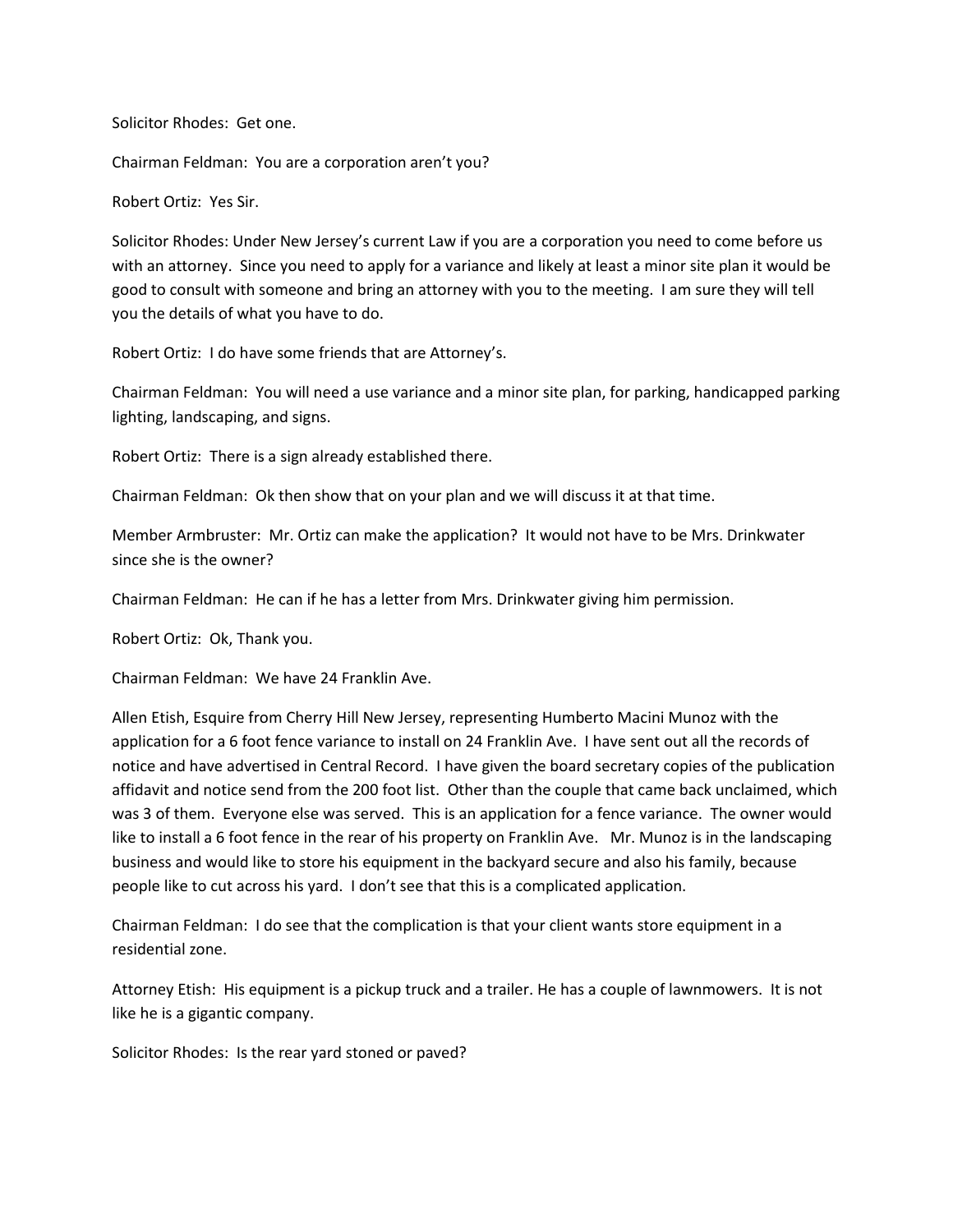Attorney Etish: Stoned.

Solicitor Rhodes: They don't stay there all the time. He takes them out in the morning.

Attorney Etish: Depending on the weather. He does take the out 10 to twelve months a year.

Solicitor Rhodes: So the equipment is not parked there permanently.

Chairman Feldman: Once again specifically, name the equipment that is stored back there again.

Attorney Eitsh: One pickup truck a 25 foot long trailer with a couple of lawnmowers and racks.

V.C. Kunkel: Is the fence going across the back, it is not going across the side?

Attorney Eitsh: Just across the back.

Member Saunders: Is that his fence along the right hand side?

Attorney Eitsh: Yes the four foot wood one.

V.C. Kunkel: Nothing on the left hand side. This garage is it a residence? There is not a garage door. It looks like a regular door that you would go in it doesn't look like it is a garage. That shed looks like it is on property line.

Attorney Eitsh: I am not sure, but if the shed needs to be moved then it will be. If we are putting up a fence, then we will have to move it.

Member Armbruster: Looks on the left side, there is a 6 foot fence.

V.C. Kunkel: it is vinyl. And the wood fence goes all the way to the back.

Solicitor Rhodes: Does your client plan on putting the fence to the vinyl?

Attorney Eitsh: No he plans on putting up his own.

Chairman Feldman: As I understand it. In back of the step landing on the left hand side of the property, you plan on putting the fence in from the landing to the existing fence on the left side. That's about 14 feet of fence.

Attorney Eitsh: That would be correct.

Chairman Feldman: What sort of fence do you plan to put there?

Attorney Eitsh: Vinyl six foot.

Chairman Feldman: One the right it looks like you are going to go from the right corner of the house to the existing wood fence on the right side. That's with the same six foot vinyl.

Attorney Eitsh: Yes. same size same color and material.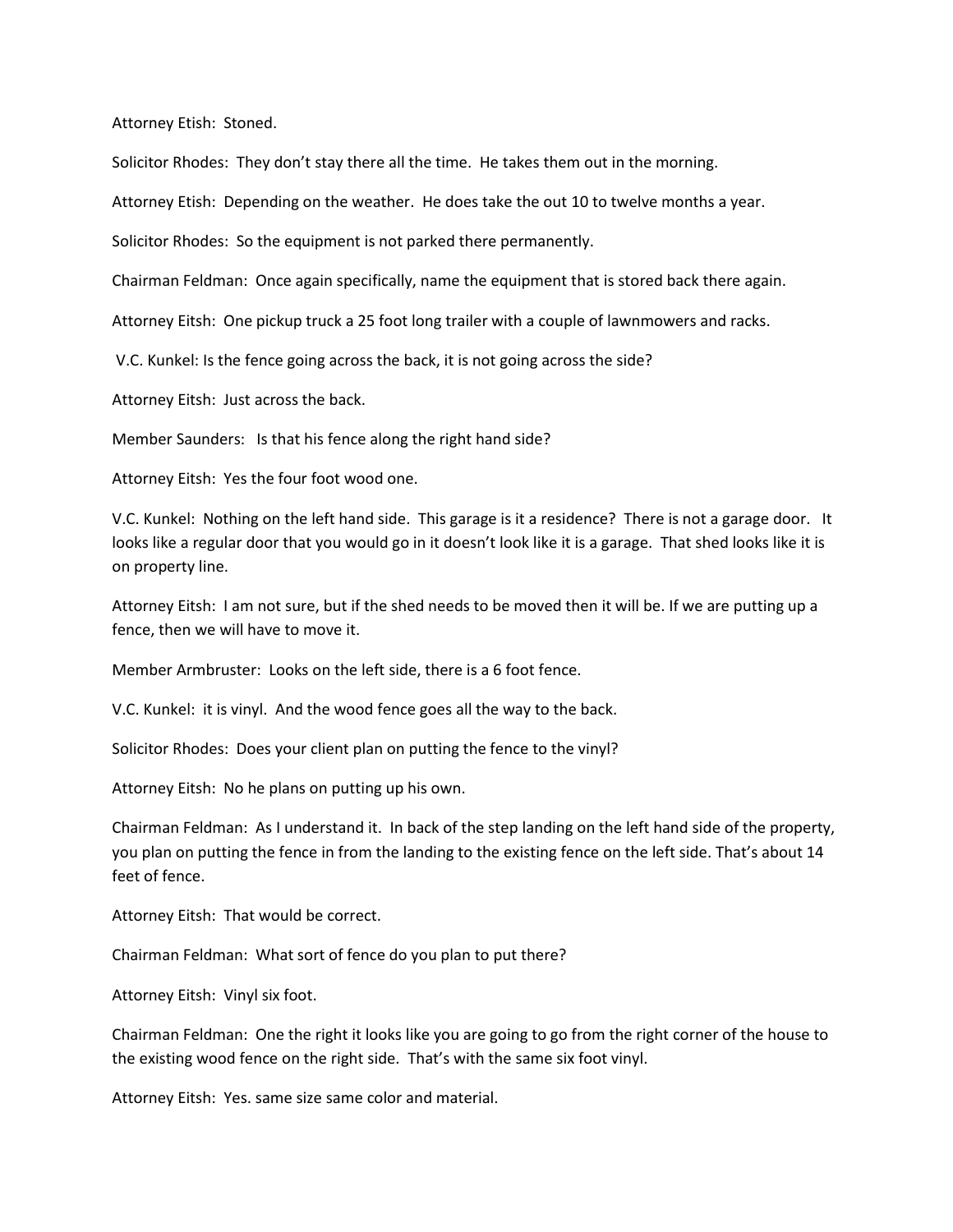V.C. Kunkel: The wooden fence on the back is that coming down?

Attorney Eitsh: Yes. Also the chain linked fence on that one side.

Chairman Feldman: You will have to move the shed, because the fence will be in the way.

Attorney Eitsh: alright.

Chairman Feldman: I am confused about the numbers on the left and right side. You have 152 feet. The house is back 46 feet. That's only 106 feet that remains and you want 140 feet of fence. Help me with these numbers.

Attorney Eitsh: the lot is 151.8 feet 46 from the front to the house.

Chairman Feldman: That gives use 152 feet that leaves us 106 remaining. You are asking for 120 feet of fence.

Attorney Eitsh: That is correct it will go the entire back yard and overlap 6 or 7 feet in the front yard.

Chairman Feldman: we will not allow any fence past the front house line. I am still concerned about the storage of equipment in a residential area.

Attorney Eitsh: It is the same equipment that is stored on the blacktop of the driveway. Now it will be stored in the back of the house. It is enclosed every night in the back of his trailer. It is not out and available.

Solicitor Rhodes: Mr. Etish, do you agree that your client will start the fence at what looks like the start of the two story dwelling landing and go back? One the right it can't go beyond the built in line.

Attorney Eitsh: Yes, the one story building as well.

Solicitor Rhodes: I guess there will be a gate and that.

Attorney Eitsh: Yes there has to be.

Chairman Feldman: It looks like you will have two fences on the left hand side.

Attorney Eitsh: That is my understanding yes.

Chairman Feldman: you will maintain in between the fences.

Attorney Eitsh: My client is a landscaper I am sure he will maintain between the fences.

Member Armbruster: It looks like the fence on the left looks like they put their fence about 1 1/2 foot in the property line. Would he maintain it?

Solicitor Rhodes: It's just a few feet. I t's a common line between the fences.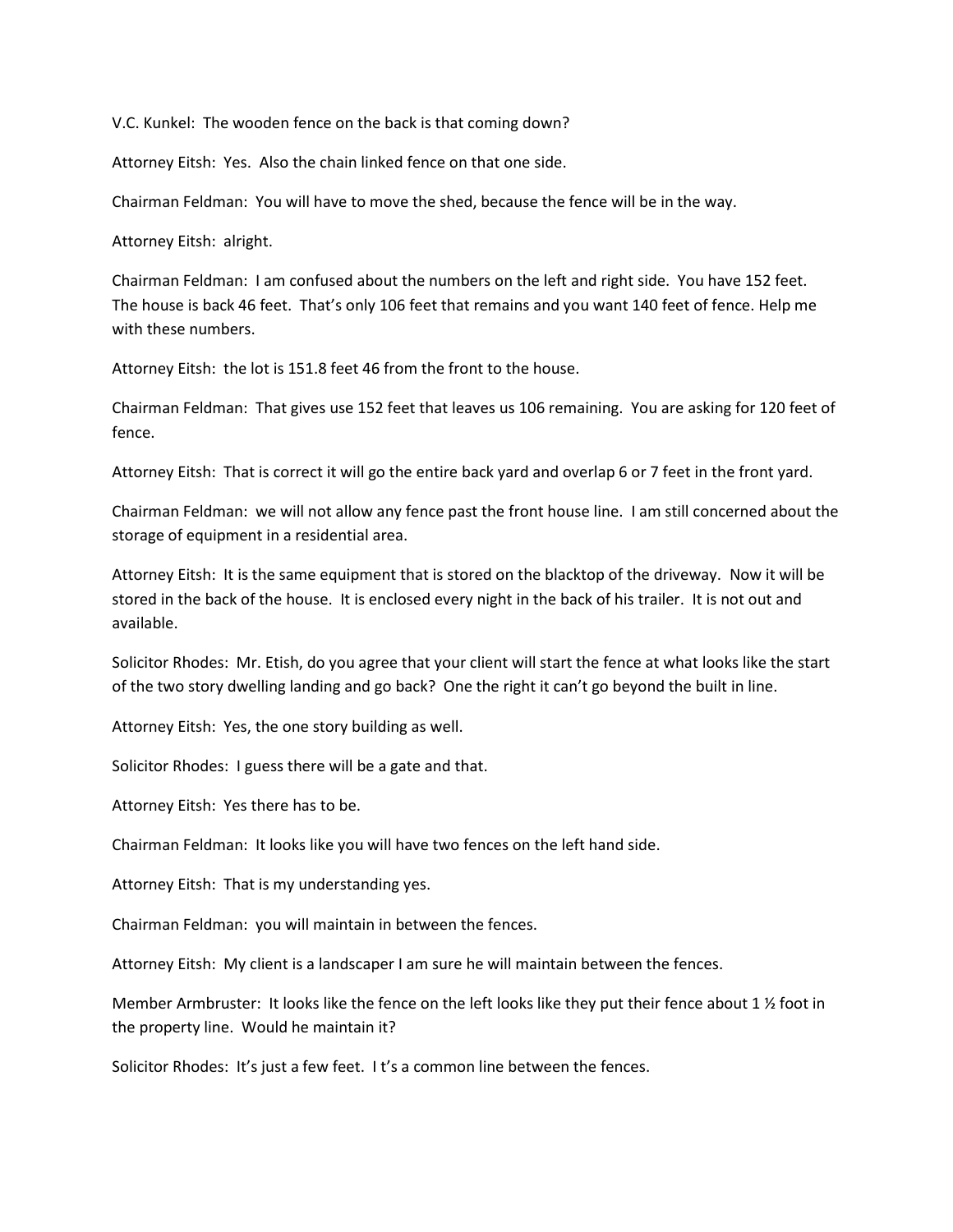Chairman Feldman: I personally cannot approve for this mercantile license for the storing of the equipment. I can't speak for the rest of the board. He would have to apply for a variance.

Attorney Eitsh: I am requesting a variance.

Chairman Feldman: Yes for the equipment to be stored. That is not mentioned in your advertisement is it?

Attorney Eitsh: No and I think that is over kill. But you are the chairman and that is what you require than that is what we will do.

Chairman Feldman: Well it's up to the board that is only my opinion. That is why we have the meeting.

Member Lofland: Because we have the medical building on the corner and the garden center, is it a business district too?

Chairman Feldman: No it is residential. The other buildings face the White Horse Pike.

Member Armbruster: I thought we had an ordinance about work vehicles on private property as long as they weren't commercial vehicles. Such as a plumbers van, and electrician's truck, I thought that was permitted as long as it wasn't for large storage. Typically you can have a small van, but if you started putting anything more than that there, they would be cited. For have a business out of their property.

Chairman Feldman: You are talking about a professional building. This is not a professional business we are talking about.

Solicitor Rhodes: That ordinance refers to large tractor trailers and that type of stuff on property. Guys that drive crossroad trucking and long hauls.

Member Armbruster went on to discuss the property on White Horse Ave with the tree service. Keeping large tree trucks parked on the property. The employees meet in the am. That would cross the line meeting there hand having large trucks. If he is a sole proprietor and he is not meeting employees and things like that.

Member Saunders: And dumping grass clippings and storing things like that.

Solicitor Rhodes: Based upon what has been represented at this meeting. He is not offending any ordinances by taking his truck and trailer at home at night. If he had multiple trailers with a multiple workforce, like Mr. Armbruster was explaining, then he is running a business. He is basically doing what many people do.

Bill Fleming: You can go ahead with the questions on the numbers.

Solicitor Rhodes: Mr. Eitsh has agreed that the fence to the north side of the property can't go beyond the rear of the side entrance.

Chairman Feldman: That will be about 100 feet plus or minus.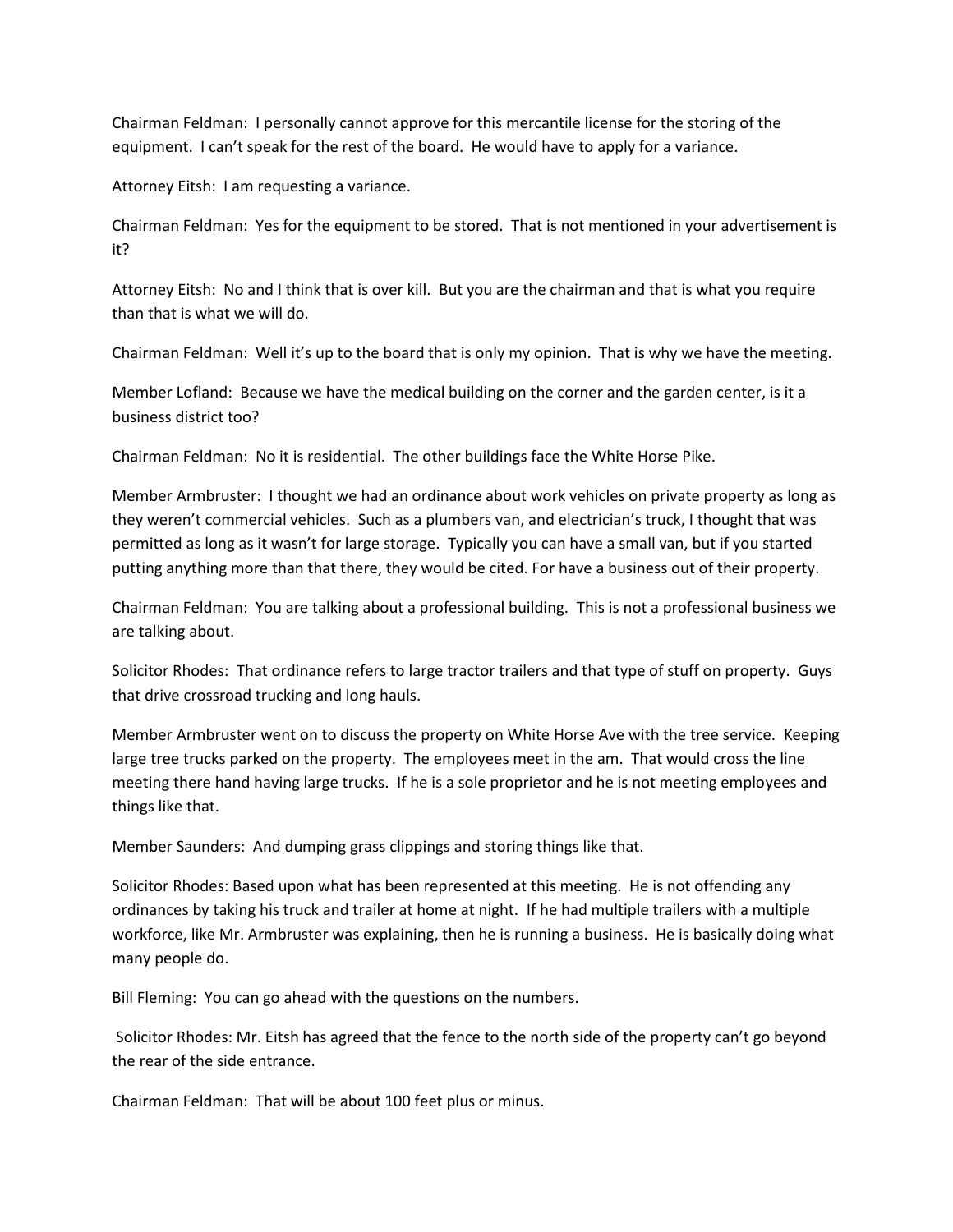Solicitor Rhodes: He has also agreed to investigate with the neighbor. To get an agreement to move his fence and attach to his so they don't have side by side fences along the rear. Then on the South side of the property as it comes towards Franklin Ave. It would not proceed past the front of the building.

Chairman Feldman: That would be 160

V.C. Kunkel: And remove the wood fence.

Solicitor Rhodes: And remove the wood fence and the chain-link fence. The shed that is overlapping the property line would have to be re placed too within the confines of the property.

Chairman Feldman: We will include in the motion that one pickup truck one trainer in the area of 25 feet long two lawn mowers that sit on the trailer and that will be the extent of the equipment allowed.

Solicitor Rhodes: They will have other equipment like shovels, rakes.

V.C. Kunkel: They will all be stored on the trailer.

Chairman Feldman: If it is on the trailer it is on the trailer.

Member Armbruster: The truck will be about 20 feet long and the trailer will be about15 to 20 feet long.

Chairman Feldman: We will give it 25 for trailer.

Churchill Engineering: The good side of the fence should be facing out as opposed to in Depending upon the neighbor; there should be about 3 feet between fences. He will have to clear the garage about 5 or 6 feet.

Member Armbruster: Can we say that they need adequate room to maintain the grass in between fences.

Churchill Engineering Bill Fleming: Are they going to gate the driveway that he uses a double gate?

Me. Eitsh: Yes, he only has one single car.

Member Armbruster: Suggested that the gate be opening out for emergency reasons.

Chairman Feldman: May I have a motion please?

V.C. Kunkel: I motion under the considerations that we proposed for this.

Secretary McKelvey: 2<sup>nd</sup> motion.

Roll Call: Chairman Feldman, V.C. Kunkel, Secretary McKelvey, Member Lofland, Member Saunders, Member Naurath all voted yes. Member Armbruster and Mayor Weaver abstained.

Mr. Eitsh: The ordinance will be ready within the next 30 days I believe?

Chairman Feldman: Hopefully.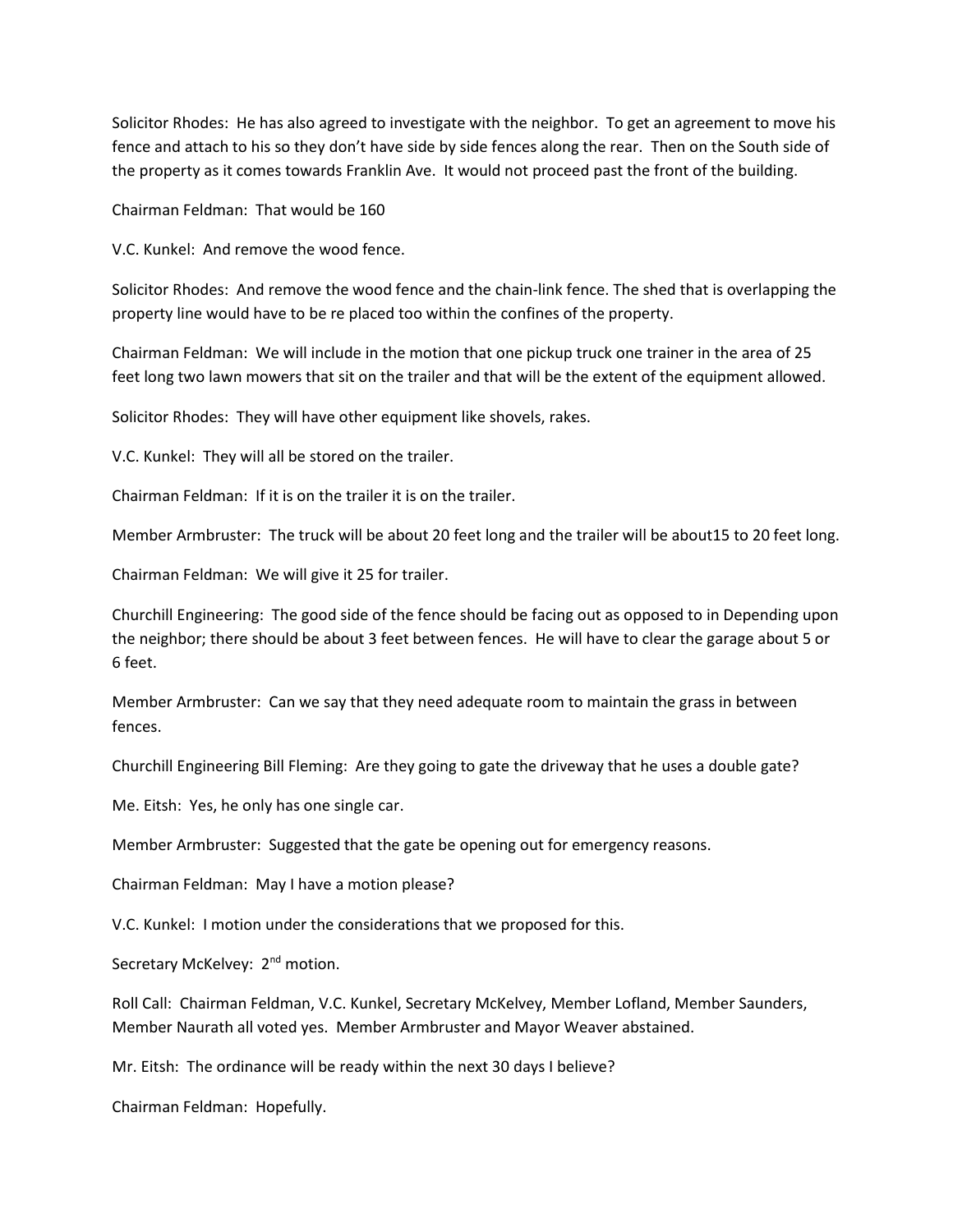Solicitor Rhodes: If council can afford to have the resolution then they will read it next month.

Mr. Eitsh: Then we can't go ahead and start the fence until then?

Solicitor Rhodes: Seeing how many people showed up to protest. You probably can.

Mr. Eitsh: Thank you.

Zoning Officer Miles Dumbleton: I have nothing to report, I would like to introduce myself as the new Code Enforcement and Zoning officer for Clementon. Prior to this I did animal control for 5 years I had 26 towns throughout the county. I am going to ask you for what you would expect from me as far a Zoning reports go. What you want in the reports.

Member McKelvey: I have a question, As far as Animal control, Can you still do that?

Miles Dumbleton: Yes ACO and ACI certified.

Member Armbruster: As you go through town and get to know more with the Zoning ordinances, it would be good to get your recommendations on things that we don't have zoned correctly so to say. Or things you are seeing as a trend where you are seeing citations or issues where people are stepping out of the boundaries and look to see if they are zoned properly. We need to look at our zoning separate from Code Enforcement issues to see where we are at. We will be starting to do our Master plan soon. That kind of information will come in very handy.

Member Saunders: We will be up to grade with the county too. When the county adopts an ordinance we have to abide by it too.

Member Armbruster: We will do a master plan review, and council then adopts it. County has no jurisdiction on that type of thing. But the state does.

Secretary McKelvey: Our school district is a walking district. When it snows it gets rough make sure they are cleaning off the sidewalks.

Member Armbruster: That is code different hats.

Chairman Feldman: Things regarding the mess at the used car lot, the Y distribution center. Has council addressed that? I don't see anything in the ordinance at this time. It should be addressed.

Member Armbruster: Down the street it used to be a precast concrete.

Chairman Feldman: Do you drive past that?

Member Armbruster: The biggest issue is the large amounts of dirt that are stored there.

V.C Kunkel: And wood.

Member Armbruster: They are granite. He repaves roads, sidewalks. It looks like he is taking the dirt from there and bringing it back.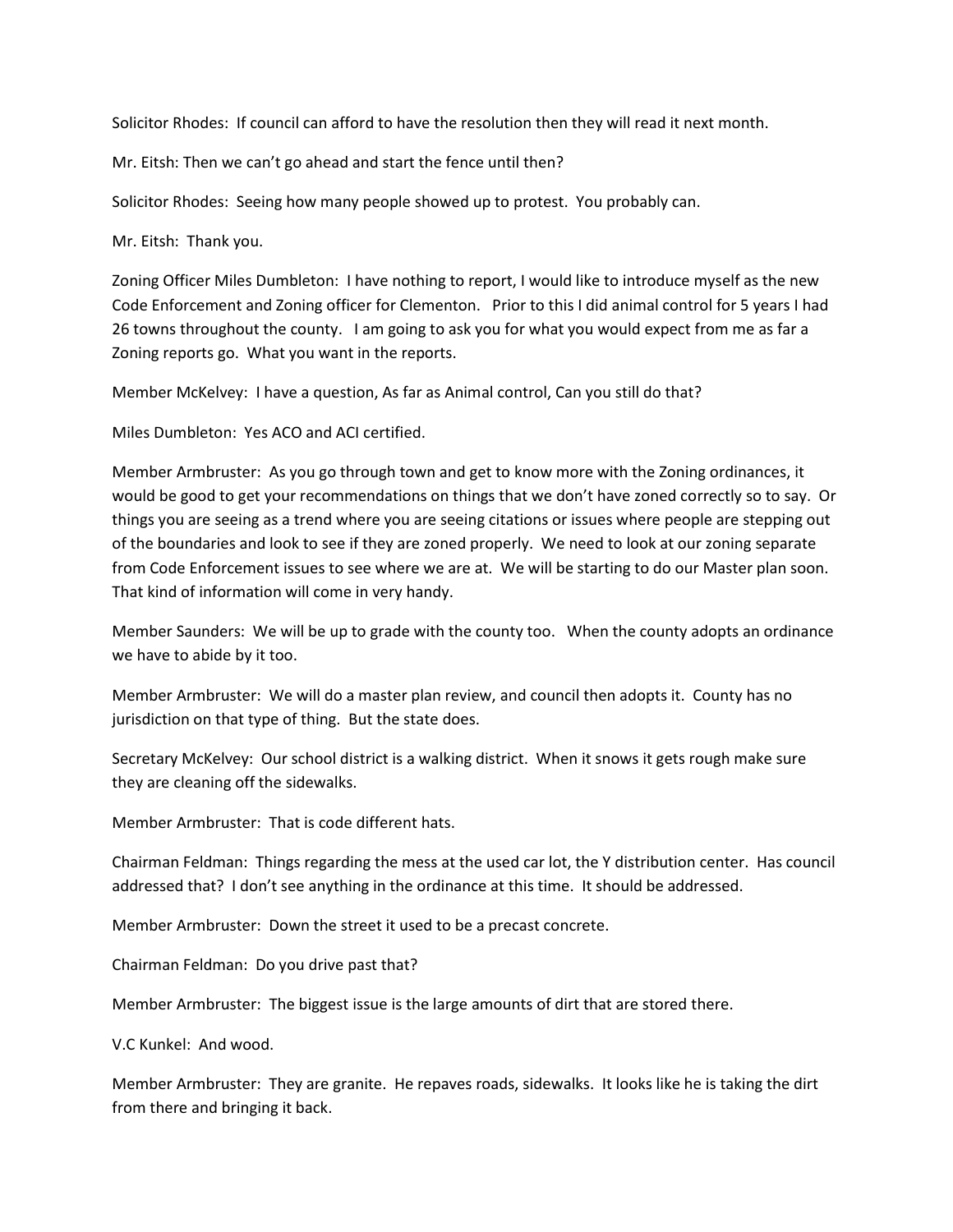V.C. Kunkel: And there is an enormous amount of wood too.

Mayor Weaver: That has been brought to the attention of Council. But with the change of Code enforcement it has been inactive.

Member Armbruster: Is it zoned for that?

Chairmen Feldman: No it is not.

Member Armbruster: We required him to have site plans when he came in for his property. This was not on any site plans he is not permitted to do this.

Chairman Feldman: This should be addressed.

Member Saunders: There is also a safety issue with all the wood piled up and the children walking past and one of them roamed over there and a log rolled on one of the kids.

Chairman Feldman: As far as the zoning officer goes, I think it is his obligation to look at the problem and for him to report.

Member Armbruster: Two other issues that are far distant this would be zoning. One on the White Horse Pike, this would be Mr. Desai property Clementon Crossings at New Freedom there. There are 4 or 5 vehicles parked in his lot.

Code Enforcement/Zoning Officer Miles Dumbleton: When I talked to him he mentioned that his lot is kind of small.

Member Armbruster: when he came in for his mercantile, He stated that he would not be parking any of his vehicles there. If you go back and read the resolution there should be a number of vehicles he is allowed there. There are three businesses that have specific number of vehicles allowed to park there.

Member Saunders: There are for sale signs there. He is selling cars from that lot.

Member Armbruster: There is a business there too. It is also a used car lot. The original owner of the property had a car lot and gun shop. The second was the repair business. Mr. Desai would be in violation as he is allowing the cars to sit on hit lot where it is not approved.

Member Lofland: Speaking of vehicle storage has anyone notice the number of cars that are parked at the corner of Forrest Ave where they put that temporary traffic light? The house where Contrevo's used to live? Does anyone know where I am talking about? It seems to be a little crowded there.

Member Armbruster: That is Lindenwold.

Member Lofland: No it is Clementon on that road up to where Rudolph's used to live. The one on the middle has flat tires. The one in the middle has broken glass.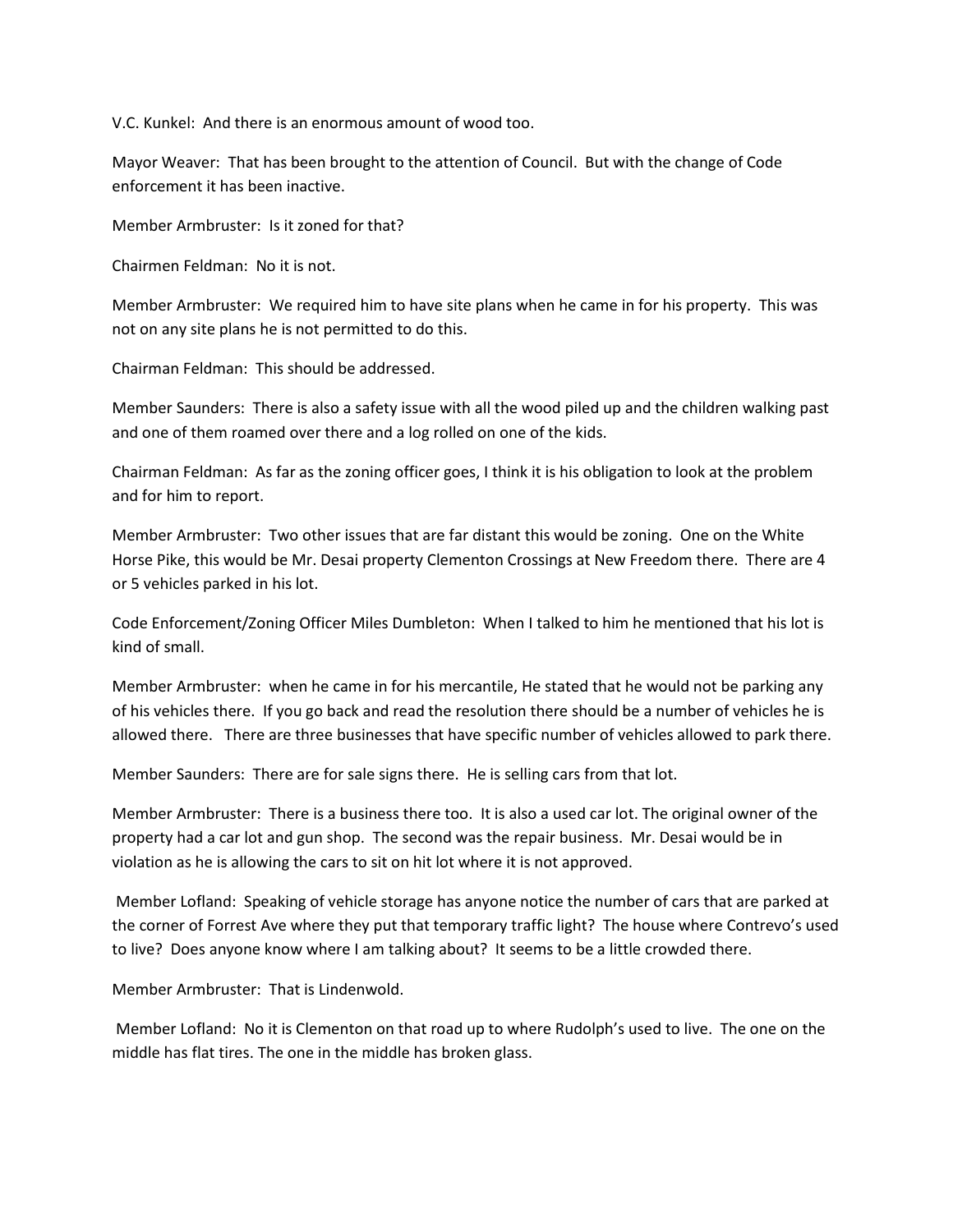Member Armbruster: If they are registered than we can't do anything about them. If they are not blocking site view of the intersection we can't do anything about that.

Member Lofland: Off of Chewslanding road, they have the house and then the garage actually facing Forrest Ave.

Code Enforcement Officer Miles Dumbleton: Ok

Member Armbruster: The property on White Horse road parking all the trucks. That seems to be an ongoing issue. You can check on that.

Code Enforcement Officer Miles Dumbleton: Yes I will check on that. We have posted violations on his door, but we haven't heard from him. Here's a thing that I found with the ordinance for parking Gene told me it was front lawns. In the ordinance it states any lawns.

Member Armbruster: If he is having employees parking their cars and leaving them is it a business?

Chairman Feldman: Yes, it is a residential Zone.

V.C Kunkel: Any more on Cherry Lane?

Member Armbruster: We won the court decision. I did bring up to council that they should consider purchasing that ground back. If they continue to pursue it, then it results in costing the Borough more money in litigation. They have been cited numerous times for debris, which they are still hesitant to clean up. The purchase stated that he can do no improvements on that property. Now you are up to speed.

Chairman Feldman: Can I have a motion to adjourn?

Member Saunders made first motion.

V.C. Kunkel: 2nd motion.